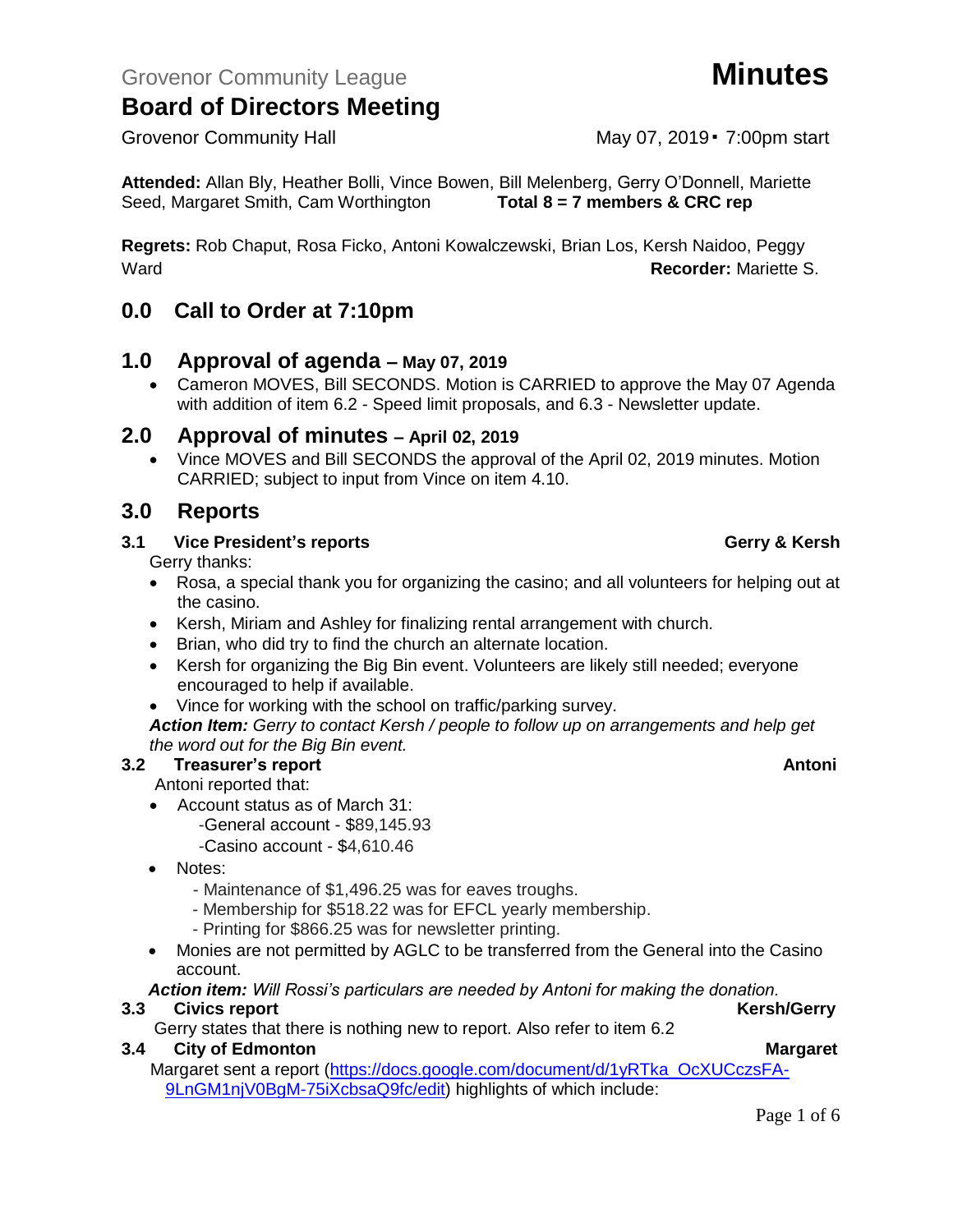Grovenor Community Hall May 07, 2019 • 7:00pm start

- Heather and Margaret met on Saturday re Grovenor bike fest.
- Recreation Network event happening at Prince of Wales Armory on Saturday May 11. Gardening info, mix and mingle. Dinner provided, 6-8 pm.
- CBC did report on EFCL.
- Tamarack conference will look at community leagues.
- Porta potties, Margaret thinks they are a good idea. Chain to fence. Margaret will write up permit. Can stake porta potty to ground to prevent tipping. Contact "Call before you dig" first if driving stakes.
- Mentions a tool library: edmontontoollibrary.ca. Cost is \$250 per year.

*Action item: Margaret to work on permit for porta potty for outside Grovenor hall in summer months.*

*Action item: Margaret offers to contribute some material for Grovenor newsletter.*

## **4.0 Old business**

#### **4.1 Sports report Rosa**

Rosa absent; no report

**4.2 Facilities status update (Hall) Gerry Gerry** 

Gerry had nothing to report on hall.

- Ashley had an incident at the hall where the renter wouldn't leave and she didn't know what to do, Heather reports. Allan was called but was at a distance. They eventually left. We will not rent to them again.
- Board emphasized calling 911 after onsite attempt to negotiate fails, in order to avoid potentially dangerous conflicts.
- A cost for overstaying the arranged rental agreement time discussed.
- Language is suggested on booking form to say renters have to be respectful toward Grovenor staff and volunteers.
- The undersides of hall tables have been cleaned by Ashley. There were surprises.
- Allan reports that the utility room furnace needs maintenance.

*Action item: Allan will contact the previous furnace repairman.*

#### **4.3 Rec Centre and Ice Rinks update and Rentals Gerry**

Nothing to report

### **4.4 Webmaster update on Google Suite Allan**

Allan reported:

- It was quite a process to get approved for Tech Soup, who works on behalf of communities to get free services. They are a volunteer association themselves.
- It took a while to get them the correct documents and to approve our status as a nonprofit.
- Grovenor.ca was already taken as a domain name. Allan will try to find out who has it.
- He went with Grovenor Community.ca for now.
- As a non-profit we get access to a lot of other things at a reduced cost via Tech Soup that represents a lot of national companies.

*Action item: Allan will try to find out who has Grovenor.ca domain name. Action item: Allan will work to complete the Google Suite setup.*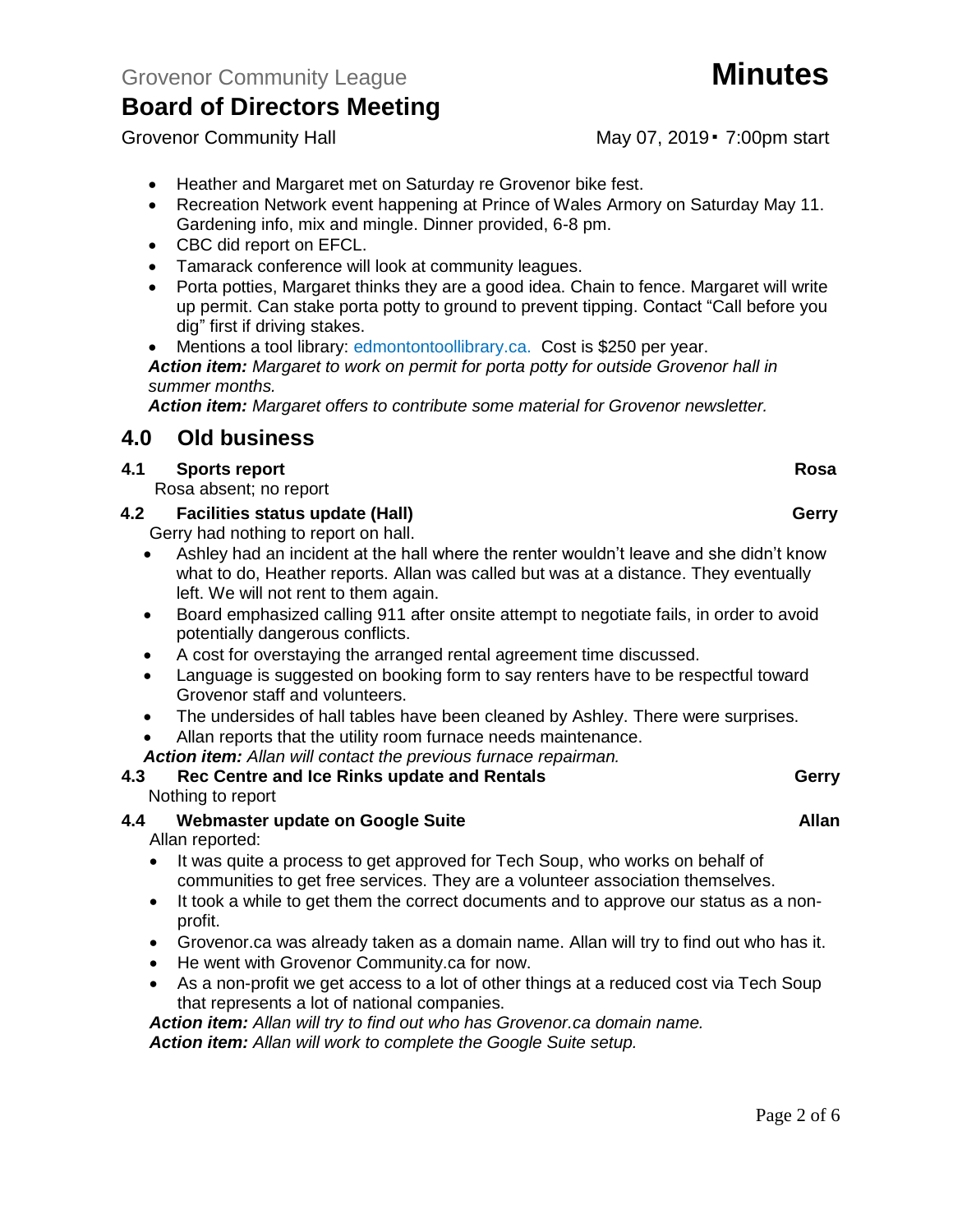#### **4.5 Eaves trough water flow/repair update Bill**

• Bill will get another estimate and ask the opinion of the installer.

• Cam offers to work with Epcor on replacing damaged eavestrough *Action item: Bill to get new eaves trough estimate.*

*Action item: Gerry to provide Epcor contact and Cam to consult with Bill re eaves trough and work with Epcor to have damages properly repaired.*

#### **4.6 Contract policy update Heather Heather Heather Heather**

Heather stated:

- She is still waiting to hear back from Sterling Law office.
- The other contracts are still in progress for Miriam and Ashley.

#### **4.7 2019 Casino status update Rosa/Gerry**

Gerry reported on behalf of Rosa that:

• All appeared to go well on our casino weekend. Based on feedback, it appears that everyone showed up for their assigned shifts.

*Action Item: Rosa was to submit any follow-up paperwork to AGLC.*

#### **4.8 Parking concerns on 144 St. by the school - update Vince/All**

Various people reported:

- There are 2 versions of survey; one specific to school, one specific to community.
- Allan has placed them on Grovenor website.
- He has to recheck with Rob if it is posted on social media.
- Where applicable, people can fill out one or both.
- He contemplated stating a closing date. First week of July deadline mentioned.
- He encourages all to fill out the survey.
- It is asked if the board has a suggested solution to the problem. No, we are collecting facts first. City wanted to get buy-in from the community
- Margaret to contact office of Public Engagement for assistance, or she may be able to help.
- Community survey is linked to school's survey but not vice versa.

*Action item: Vince to link the surveys:* 

*Action item: To discuss survey in the next newsletter. Vince to send to Bill.*

*Action item: Margaret to inquire about assistance with survey from Public Engagement. Action item: Mariette to follow up with school's previous action items to get more parking and for loop lane.*

*Action item: Vince and Margaret to meet to discuss survey.*

#### **4.9 Program activities update Heather Heather Heather Heather**

Heather stated:

- A bike parade poster was distributed and is on website. And on Grovenor Family Facebook page. She is working with Gillian.
- Bike parade is on June 1 with activities for kids and snacks. Decorating at 2 pm; ride at 3 pm.
- Margaret got some City money for snacks and activity items.
- A bike clinic is planned. Gerry suggested contacting George at Revolution Cycle.
- Bike safety team may be present. *Action item: Volunteers needed. Parade marshals needed. Action item: Margaret to contact bike safety team.*

Grovenor Community Hall May 07, 2019 • 7:00pm start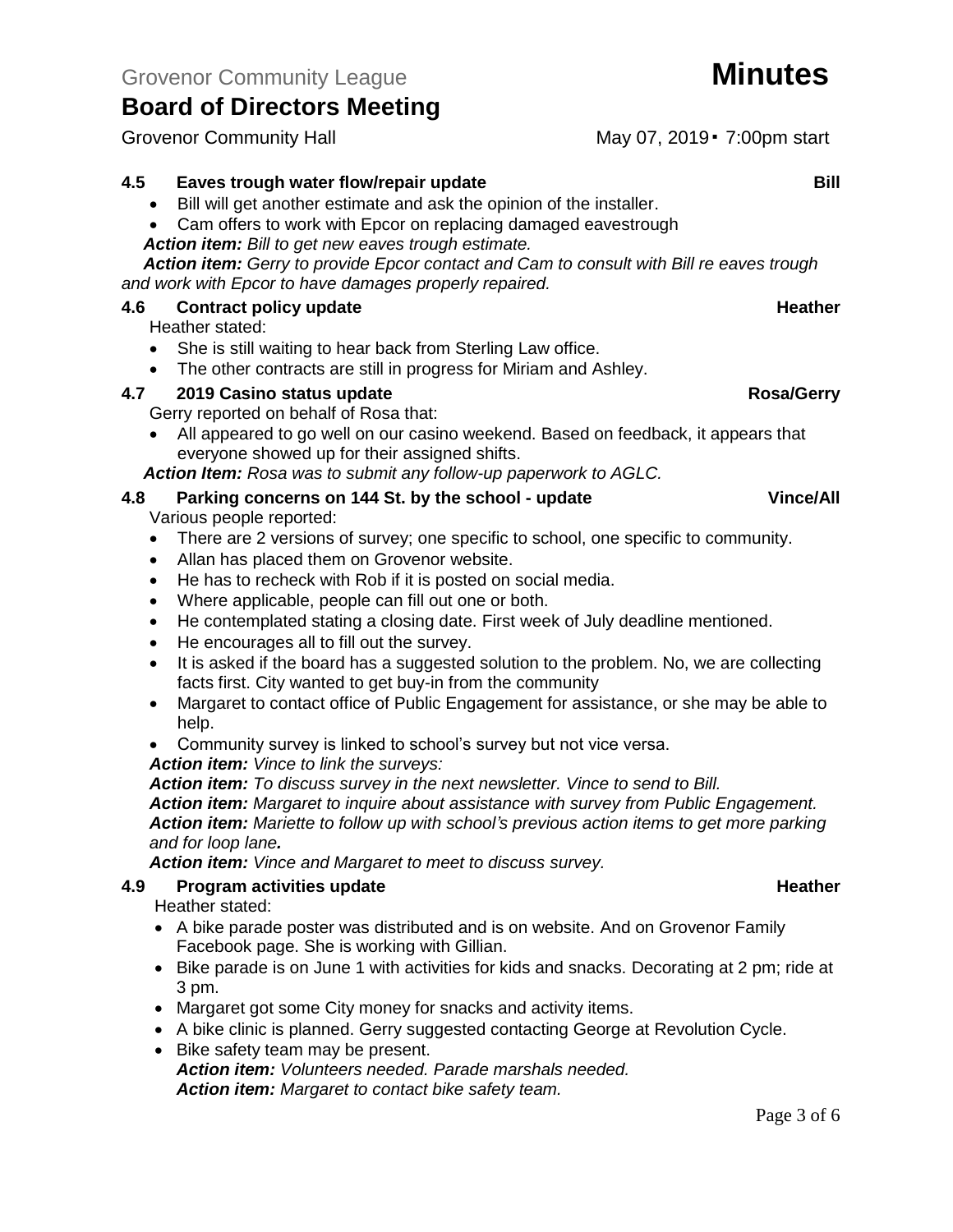#### *Action item: Revolution Cycle to be contacted to hold clinic.*

### **4.10 Porta Potties at playground over summer Heather Heather**

Heather reported:

- Miriam contacted EFCL re porta potties.
- PeeCan said we are responsible for knock-overs and damage. Secure to fence suggested.
- 12 community leagues contacted for their experiences with porta potties. The range of experiences from each is varied.
- Heather would like to see it piloted for one year.
- Rate is \$129 a month, plus extra of \$45 for tip-overs.
- **Motion** put forward to have one porta potty until the end of September, to be evaluated on an ongoing basis. **Moved by Vince; Seconded by Bill. Carried.**

#### **4.11 Off leash area update** All

- Volunteers are still needed. We have no lead person on this.
- The City bylaw person said we could use a temporary fence to enclose the area.

### **4.12 Hall sign messages Mariette**

Mariette reported:

• Ashley agreed to change signs, leaving the community meeting dates on bottom.

• Yes, Ashley can put inspirational messages, if she runs it by the board first.

*Action item: Mariette to contact Ashley.*

#### **4.13 Spring Clean-up/Big Bin event Kersh**

- Kersh hasn't advised yet regarding advertising the Big Bin event on sign and website.
- Gerry to contact Kersh to see what he has planned.
- Bill, Vince & Allan from board will attend event.
- It is asked that we please sign up for volunteering if available

*Action item: Gerry will contact Kersh, Rob, Ashley and Allan about Big Bin event messaging.*

### **4.14 Other old business All**

*Action item: Mariette to contact Rosa re donating basketballs to Vince.*

### **5.0 Action Items update (for items not yet covered)**

## **6.0 New business**

# **6.1 Epcor truck damage to park bench & eaves trough <b>GER GER GER GER**

Gerry reported that:

- He received an email with many photographs taken by a resident re damage by Epcor truck in Grovenor park.
- Gerry was subsequently contacted by an Epcor official. He asked the Epcor rep to have the eavestrough repaired back to new and to deal with the City re the park bench. Also see item 4.5 for more details and action items.

### **6.2 Speed limits proposals by City Council All**

Gerry reported:

The city is currently deliberating on changing the speed limits within residential areas with 30 or 40 kl/hr and possibly 50 or 60 kl/hr for major throughways. Further feedback from Grovenor should be provided.

Page 4 of 6

Grovenor Community Hall May 07, 2019 • 7:00pm start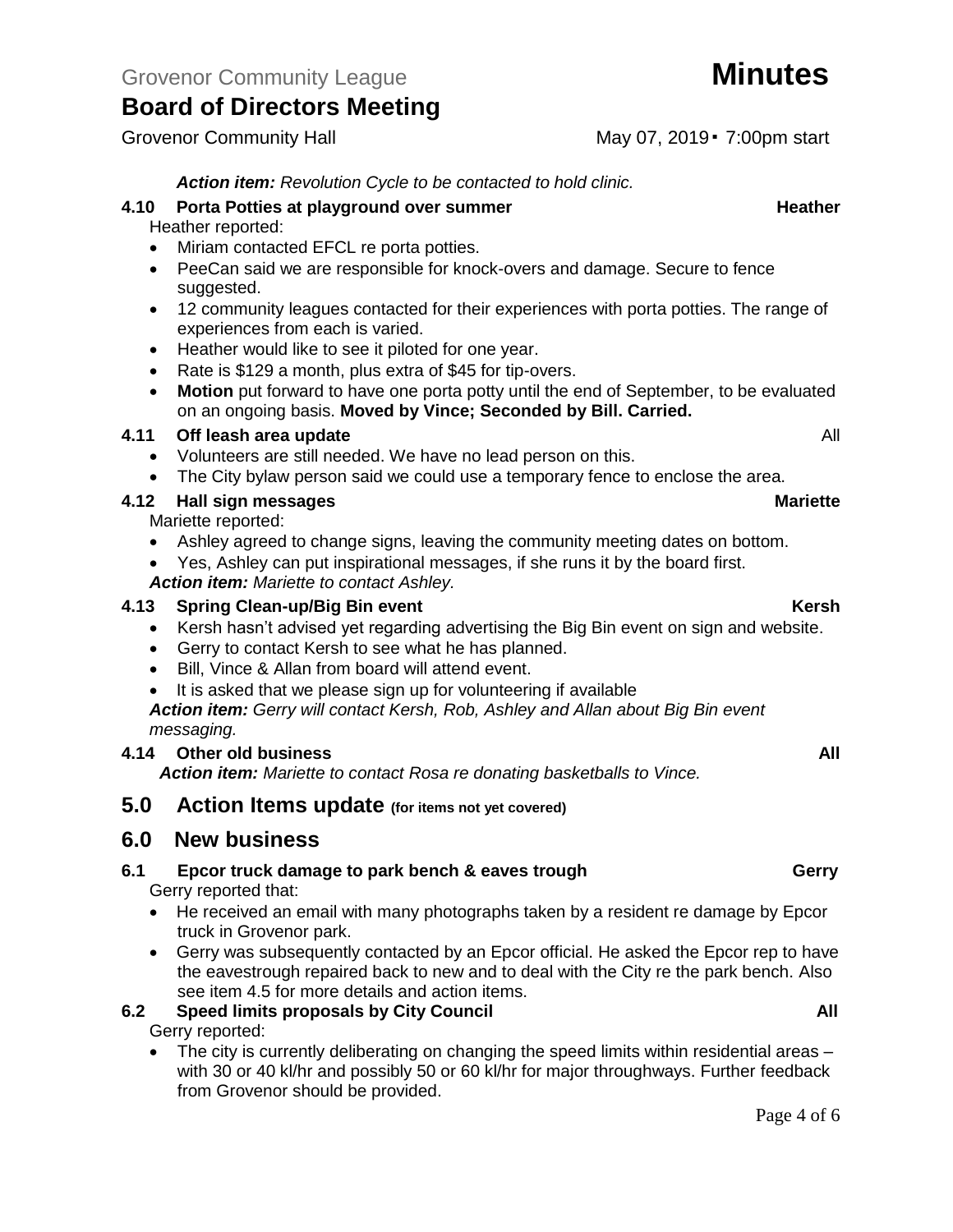Grovenor Community Hall May 07, 2019 • 7:00pm start

- We have previously approved as a board to have a consistent speed limit in Grovenor of 40 km/hr except for 30 km/hr for school and playground area to be retained. Also requested increase speed monitoring and more stop signs where warranted; speed bumps, and solar powered speed feedback equipment.
- Improved lighting and activated flashing lights was also requested for crosswalks.
- The crosswalk improvements are on the list for improvement with the City Transportation department.
- Eye level flashing lights was suggested for consideration at the meeting by Allan for crosswalks.
- Further feedback can be provided on the current Grovenor questionnaire provided on the website.
- **6.3 Next edition of Newsletter Bill**

Bill reported:

- May 25 is the next deadline for newsletter submissions.
- **Motion** to present Wally with a \$150 donation for his work on the garden boxes. **Moved by Bill, Seconded by Cameron.**

#### **Adjourned 8:42 pm**

## **7.0 Next meeting – June 04, 2019 ▪ 7:00 pm**

\*Please see March 2019 Income Statements included below.